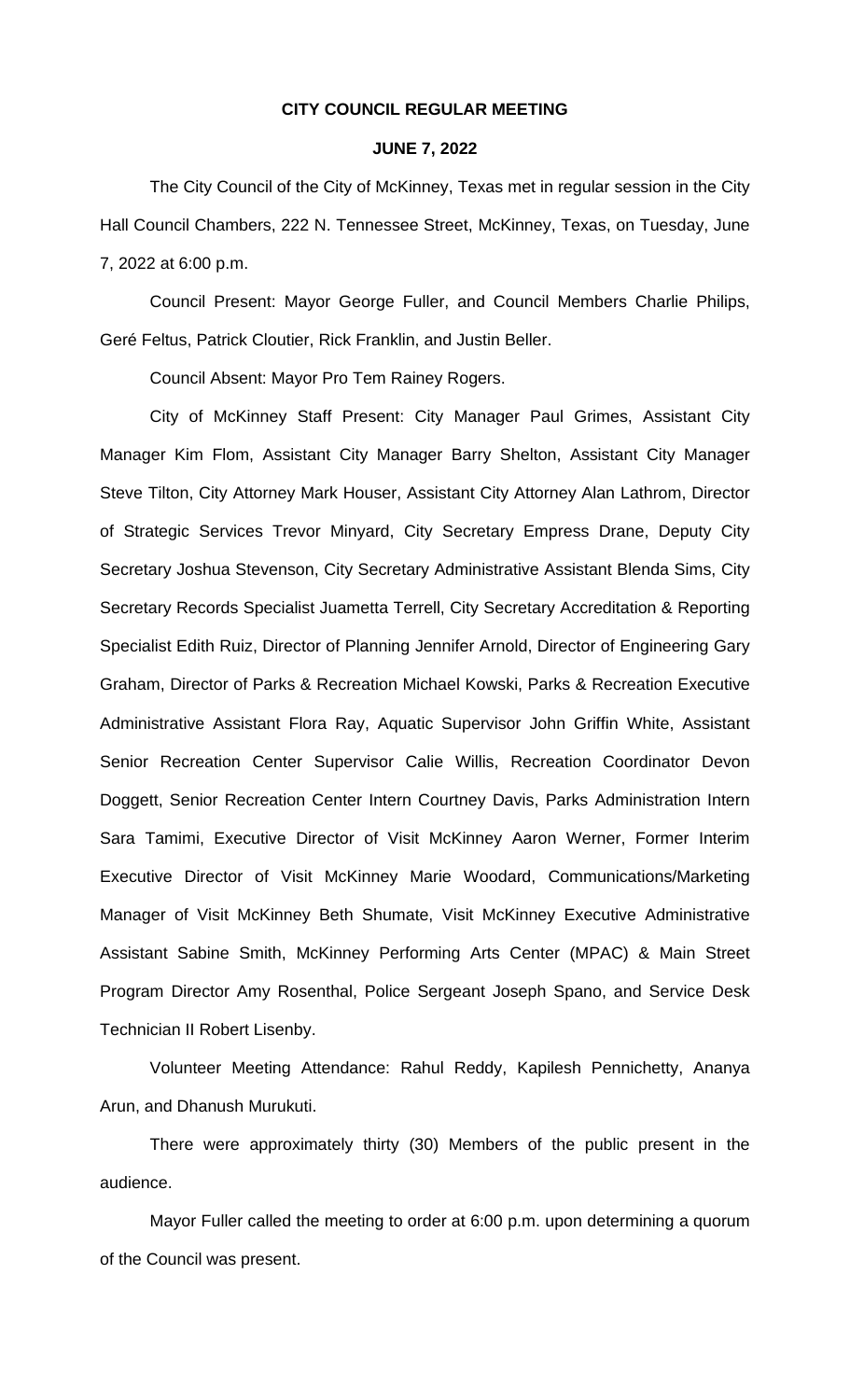#### CITY COUNCIL MINUTES JUNE 7, 2022 PAGE 2

Mayor Fuller called for the Invocation and Pledge of Allegiance. The Invocation given by Pastor Deborah Bradford of New Jerusalem Baptist Church. The Pledge of Allegiance led by Mayor Fuller.

Mayor Fuller called for the Information Sharing Agenda.

**22-0497** Proclamation for Dallas Off-Road Bike Association (DORBA)

**22-0498** Proclamation for Juneteenth National Independence Day

Mayor Fuller called for Public Comments on Non-Public Hearing Agenda items.

Beth Bentley, P.O. Box 2931, McKinney, TX 75070, spoke regarding Agenda item #22-0498 & #22-0514.

Nina Dowell-Ringley, 313 N. Benge, McKinney, TX 75069, spoke regarding historical preservation.

Elizabeth Riddle, 7951 Collin McKinney Pkwy., McKinney, TX 75070, spoke regarding Agenda item #22-0504.

Mayor Fuller called for the Consent Agenda.

Council unanimously approved the motion by Council Member Feltus, seconded by Council Member Franklin, to approve the following Consent items:

**22-0499** Minutes of the City Council Work Session of May 17, 2022

- **22-0500** Minutes of the City Council Regular Meeting of May 17, 2022
- **22-0501** Minutes of the City Council Work Session of May 24, 2022
- **22-0278** Minutes of the Animal Services Facility Advisory Committee Meeting of October 27, 2021
- **22-0408** Minutes of the Animal Services Facility Advisory Committee Meeting of March 30, 2022
- **22-0475** Minutes of the Community Grants Advisory Committee Meeting of April 21, 2022
- **22-0476** Minutes of the Community Grants Advisory Committee Meeting of May 4, 2022
- **22-0477** Minutes of the Community Grants Advisory Committee Meeting of May 5, 2022
- **21-1179** Minutes of the Joint Meeting of the City Council, McKinney Community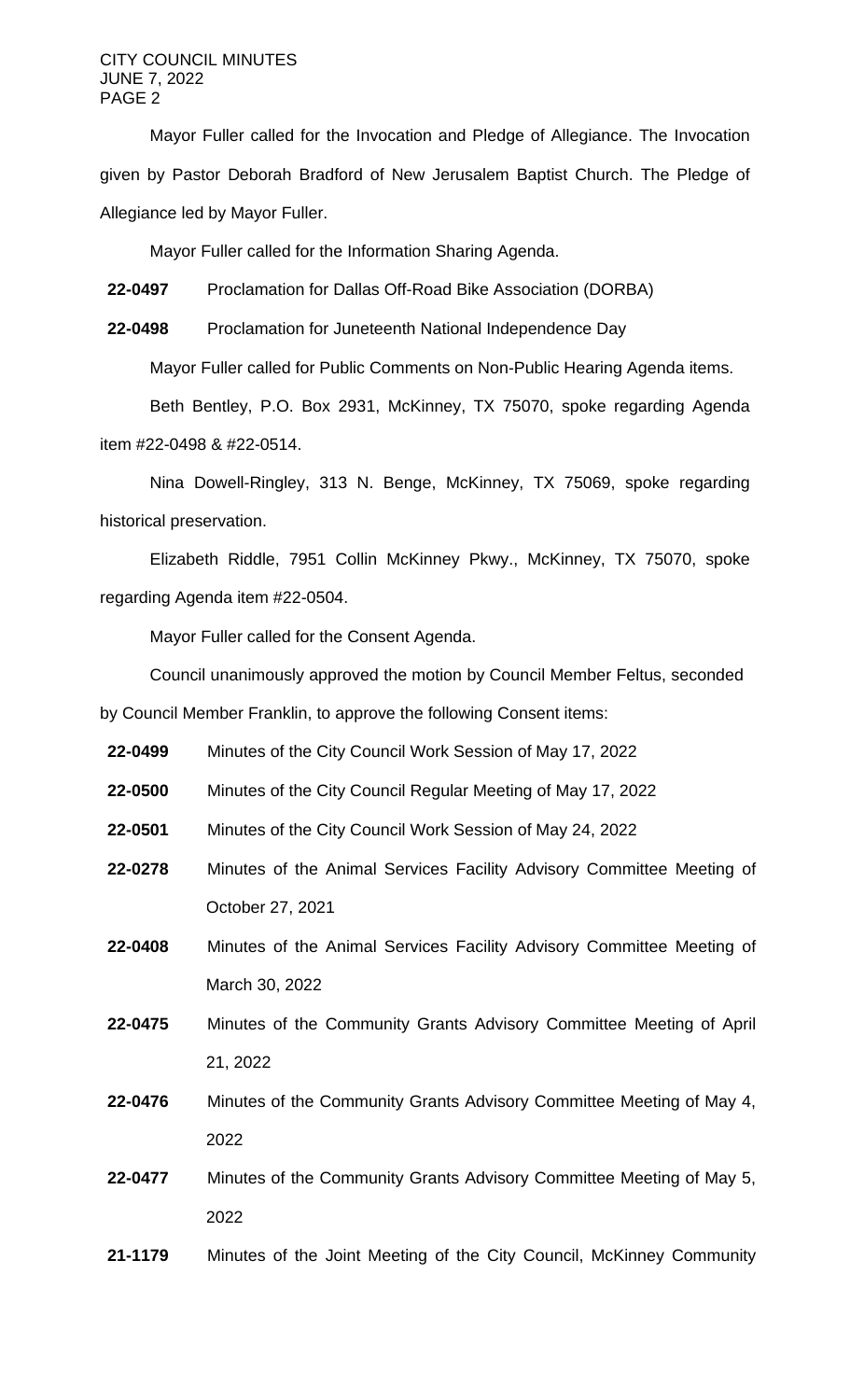Development Corporation (MCDC) & Historic Preservation Advisory Board (HPAB) of December 7, 2021

- **22-0371** Minutes of the McKinney Community Development Corporation Meeting of March 24, 2022
- **22-0458** Minutes of the McKinney Community Development Corporation Work Session of April 22, 2022
- **22-0457** Minutes of the McKinney Community Development Corporation Meeting of April 28, 2022
- **22-0459** Minutes of the McKinney Community Development Corporation TUPPS Subcommittee Meeting of May 17, 2022
- **22-0372** Minutes of the McKinney Community Development Corporation TUPPS Subcommittee Meeting of April 12, 2022
- **22-0469** Minutes of the Planning and Zoning Commission Regular Meeting of May 10, 2022
- **22-0502** Consider/Discuss/Act on an Ordinance Amending the Budget for Community Development Block Grant (CDBG). Ordinance caption reads as follows:

# **ORDINANCE NO. 2022-06-058**

**AN ORDINANCE OF THE CITY COUNCIL OF THE CITY OF AUTHORIZING AMENDMENT PERTAINING TO THE FISCAL YEAR 2021-2022 ANNUAL BUDGET, TO PROVIDE FUNDING FOR THE CDBG GRANT PROGRAM; AND PROVIDING FOR AN EFFECTIVE DATE HEREOF**

**22-0503** Consider/Discuss/Act on a Resolution Adopting the Strategic Goals for

FY23. Resolution caption reads as follows:

# **RESOLUTION NO. 2021-06-068 (R)**

# **A RESOLUTION OF THE CITY COUNCIL OF THE CITY OF McKINNEY, TEXAS, APPROVING THE COUNCIL'S FY23 STRATEGIC GOALS**

**22-0004M2** Consider/Discuss/Act on a Resolution Accepting and Filing the Semiannual Impact Fee Report with Respect to the Progress of the Capital Improvements Plan for Roadway and Utility Impact Fees.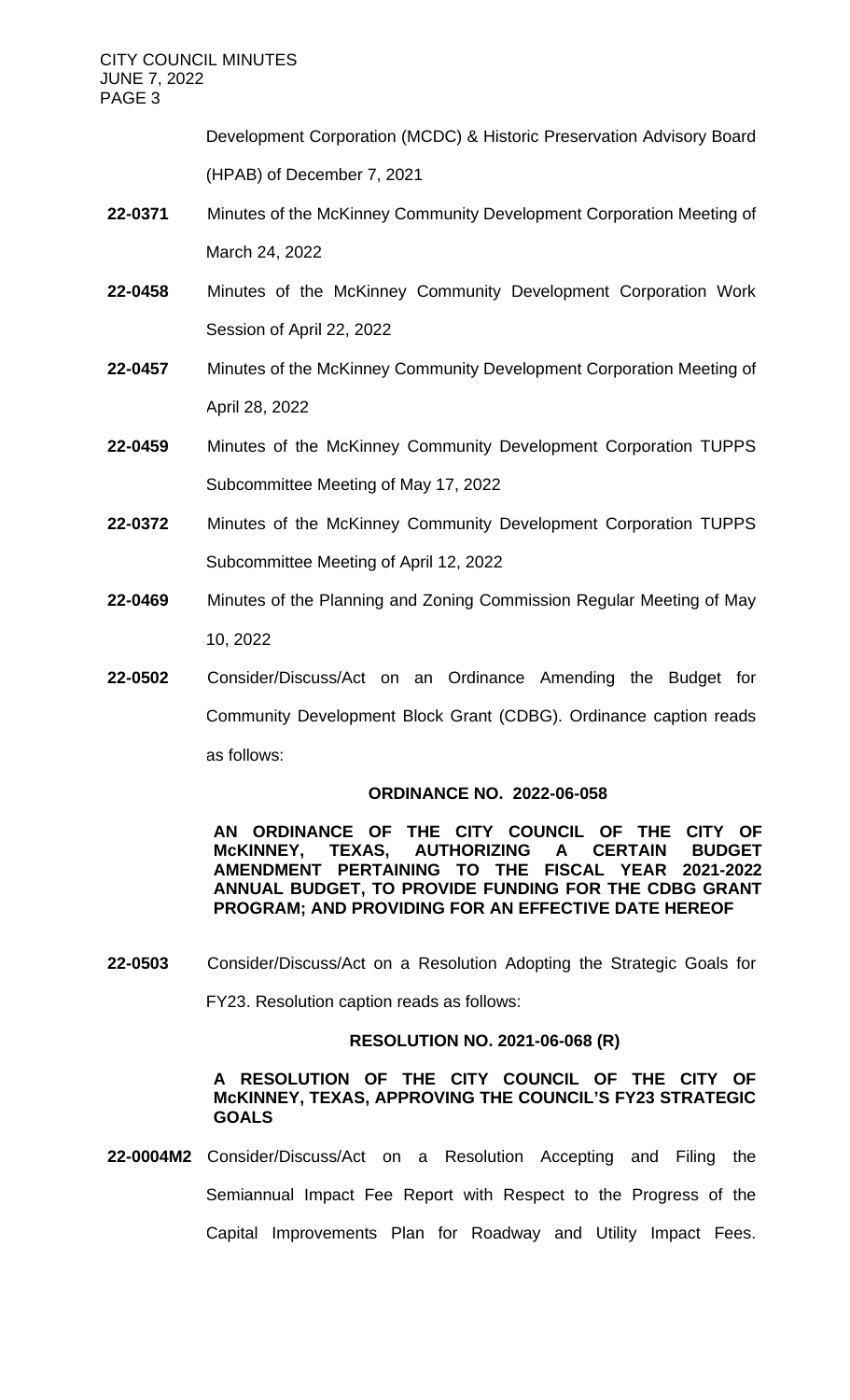Resolution caption reads as follows:

#### **RESOLUTION NO. 2022-06-069 (R)**

**A RESOLUTION OF THE CITY COUNCIL OF THE CITY OF McKINNEY, TEXAS, ACCEPTING AND FILING THE SEMIANNUAL REPORT WITH RESPECT TO THE PROGRESS OF THE CAPITAL IMPROVEMENTS PLAN FOR ROADWAY AND UTILITY IMPACT FEES**

**22-0504** Consider/Discuss/Act on a Resolution Approving a Public Art Benji Statue

Rendering and Authorizing the City Manager Signature for the Contact

with the Artist. Resolution caption reads as follows:

#### **RESOLUTION NO. 2022-06-070 (R)**

**A RESOLUTION OF THE CITY COUNCIL OF THE CITY OF McKINNEY, TEXAS, AUTHORIZING THE CITY MANAGER TO EXECUTE A CONTRACT IN AN AMOUNT NOT TO EXCEED \$15,000 FOR THE ARTIST SERVICES OF SUSAN NORRIS FOR A BENJI SCULPTURE**

**22-0505** Consider/Discuss/Act on a Resolution Approving Assignment of Private

Activity Bond Authority to the Texas Department of Housing and

Community Affairs; and Containing Other Provisions Relating to the

Subject. Resolution caption reads as follows:

#### **RESOLUTION NO. 2022-06-071 (R)**

**A RESOLUTION OF THE CITY COUNCIL OF THE CITY OF McKINNEY, TEXAS, APPROVING ASSIGNMENT OF PRIVATE ACTIVITY BOND AUTHORITY TO TEXAS DEPARTMENT OF HOUSING AND COMMUNITY AFFAIRS; AND CONTAINING OTHER PROVISIONS RELATING TO THE SUBJECT**

**22-0506** Consider/Discuss/Act on a Resolution Authorizing the City Manager to

Enter into an Advance Funding Agreement with the Texas Department of

Transportation for the Airport Runway Extension to the North to Enable

Realignment of Spur 399 at McKinney National Airport. Resolution caption

reads as follows:

#### **RESOLUTION NO. 2022-06-072 (R)**

**A RESOLUTION OF THE CITY COUNCIL OF THE CITY OF McKINNEY, TEXAS, AUTHORIZING THE CITY MANAGER TO ENTER INTO AN ADVANCE FUNDING AGREEMENT WITH THE TEXAS DEPARTMENT OF TRANSPORTATION FOR THE AIRPORT RUNWAY EXTENSION TO THE NORTH TO ENABLE REALIGNMENT OF SPUR 399 AT MCKINNEY NATIONAL AIRPORT**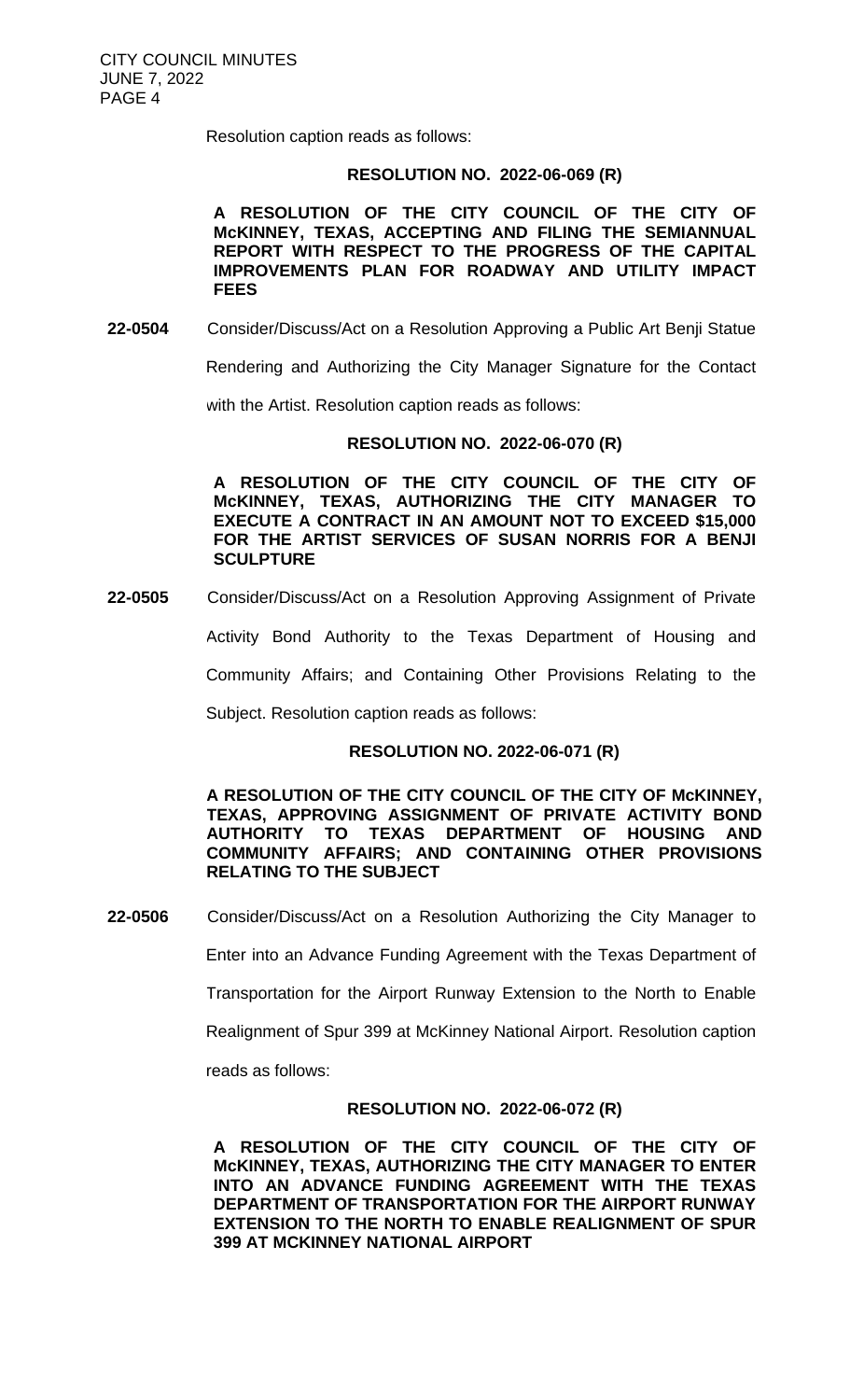**22-0507** Consider/Discuss/Act on a Resolution Authorizing the City Manager to Execute a Facilities Agreement for Lots 1 and 2, Block A, Dahl/Norris Addition, Located in the ETJ of McKinney, approximately 2,100 Feet East of County Road 168 and on the South Side of County Road 125. Resolution caption reads as follows:

#### **RESOLUTION NO. 2022-06-073 (R)**

**A RESOLUTION OF THE CITY COUNCIL OF THE CITY OF McKINNEY, TEXAS, AUTHORIZING THE CITY MANAGER TO EXECUTE A FACILITIES AGREEMENT FOR DAHL/NORRIS HOMESTEAD ADDITION, LOTS 1 & 2, BLOCK A, LOCATED IN THE ETJ OF McKINNEY ON COUNTY ROAD 125 APPROXIMATELY 2,100 LINEAR FEET EAST OF COUNTY ROAD 168**

**22-0508** Consider/Discuss/Act on a Resolution Authorizing the City Manager to Execute a First Amended Median Maintenance Reimbursement Agreement with Stonebridge Ranch Community Association, Inc. Resolution caption reads as follows:

# **RESOLUTION NO. 2022-06-074 (R)**

**A RESOLUTION OF THE CITY OF McKINNEY, TEXAS, APPROVING A FIRST AMENDED MEDIAN MAINTENANCE REIMBURSEMENT AGREEMENT BY AND BETWEEN THE CITY OF McKINNEY, A TEXAS MUNICIPAL CORPORATION (THE "CITY") AND STONEBRIDGE RANCH COMMUNITY ASSOCIATION, INC. (THE "ASSOCIATION"), CONCERNING MAINTENANCE OF ROADWAY MEDIANS, AUTHORIZING THE CITY MANAGER TO EXECUTE SAID AGREEMENT AND PROVIDING FOR AN EFFECTIVE DATE HEREOF**

**22-0509** Consider/Discuss/Act on a Resolution Authorizing the City Manager to Execute a Supplemental Agreement with Freese and Nichols, Inc. for Professional Engineering Services for the Construction Inspection Services for Public Infrastructure in the Trinity Falls Municipal Utility District Development and Related TCEQ Bond Inspections. Resolution caption reads as follows:

# **RESOLUTION NO. 2022-06-075 (R)**

**A RESOLUTION OF THE CITY COUNCIL OF THE CITY OF McKINNEY, TEXAS, AUTHORIZING THE CITY MANAGER TO EXECUTE A SUPPLEMENTAL AGREEMENT WITH FREESE AND NICHOLS, INC. FOR ADDITIONAL PROFESSIONAL ENGINEERING SERVICES FOR THE CONSTRUCTION INSPECTION SERVICES FOR PUBLIC INFRASTRUCTURE IN THE TRINITY FALLS MUNICIPAL UTILITY DISTRICT DEVELOPMENT AND RELATED TCEQ BOND INSPECTIONS FOR AN INCREASE IN THE NOT TO EXCEED FEE FROM \$636,711.82 TO A TOTAL AGGREGATE CONTRACT**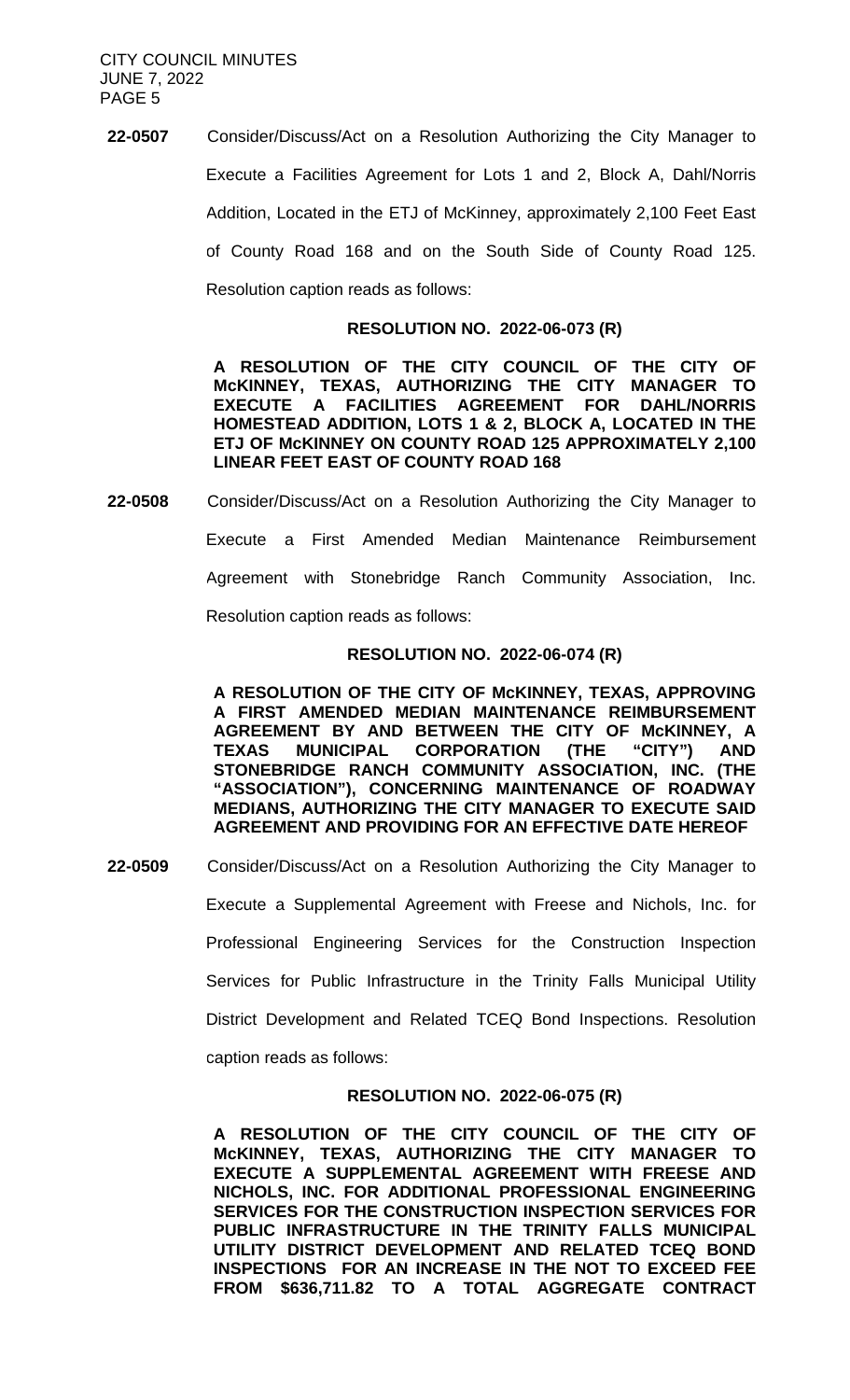# **AMOUNT, INCLUSIVE OF ANY ADDITIONAL SUPPLEMENTAL AGREEMENTS, NOT TO EXCEED \$967,306.51.**

**22-0510** Consider/Discuss/Act on a Resolution Authorizing the City Manager to

Execute an Agreement with the Texas Department of Transportation

(TxDOT) for Construction, Maintenance, and Operation of Safety Lighting

Systems Along State Highway 5 from Spur 399 Interchange to North of

Stewart Road Grade Separation. Resolution caption reads as follows:

# **RESOLUTION NO. 2022-06-076 (R)**

**A RESOLUTION OF THE CITY COUNCIL OF THE CITY OF McKINNEY, TEXAS, AUTHORIZING THE CITY MANAGER TO EXECUTE AN AGREEMENT WITH THE TEXAS DEPARTMENT OF TRANSPORTATION (TxDOT) FOR CONSTRUCTION, MAINTENANCE AND OPERATION OF SAFETY LIGHTING SYSTEMS ALONG STATE HIGHWAY 5 FROM SPUR 399 INTERCHANGE TO NORTH OF STEWART ROAD GRADE SEPARATION.**

**22-0511** Consider/Discuss/Act on a Resolution Awarding a Contract to Aqua Bore,

LLC of Terrell, TX for Boring Services. Resolution caption reads as follows:

# **RESOLUTION NO. 2022-06-077 (R)**

**A RESOLUTION OF THE CITY COUNCIL OF THE CITY OF McKINNEY, TEXAS, AUTHORIZING THE AWARD OF A CONTRACT TO AQUA BORE, LLC OF TERRELL, TEXAS FOR BORING SERVICES**

**22-0512** Consider/Discuss/Act on a Resolution Establishing the Summer School

Zone Times for Furr Elementary School Holding Summer School in 2022.

Resolution caption reads as follows:

# **RESOLUTION NO. 2022-06-078 (R)**

# **A RESOLUTION OF THE CITY COUNCIL OF THE CITY OF McKINNEY, TEXAS ESTABLISHING THE SUMMER SCHOOL ZONE TIMES FOR EACH SCHOOL HOLDING SUMMER SCHOOL IN 2022.**

**22-0513** Consider/Discuss/Act on a Resolution Suspending the June 17, 2022 Effective Date of Oncor Electric Delivery Company's Requested Rate Change to Permit the City Time to Study the Request and to Establish Reasonable Rates; Approving Cooperation with the Steering Committee of Cities Served by Oncor to Hire Legal and Consulting Services and to Negotiate with the Company and Direct Any Necessary Litigation and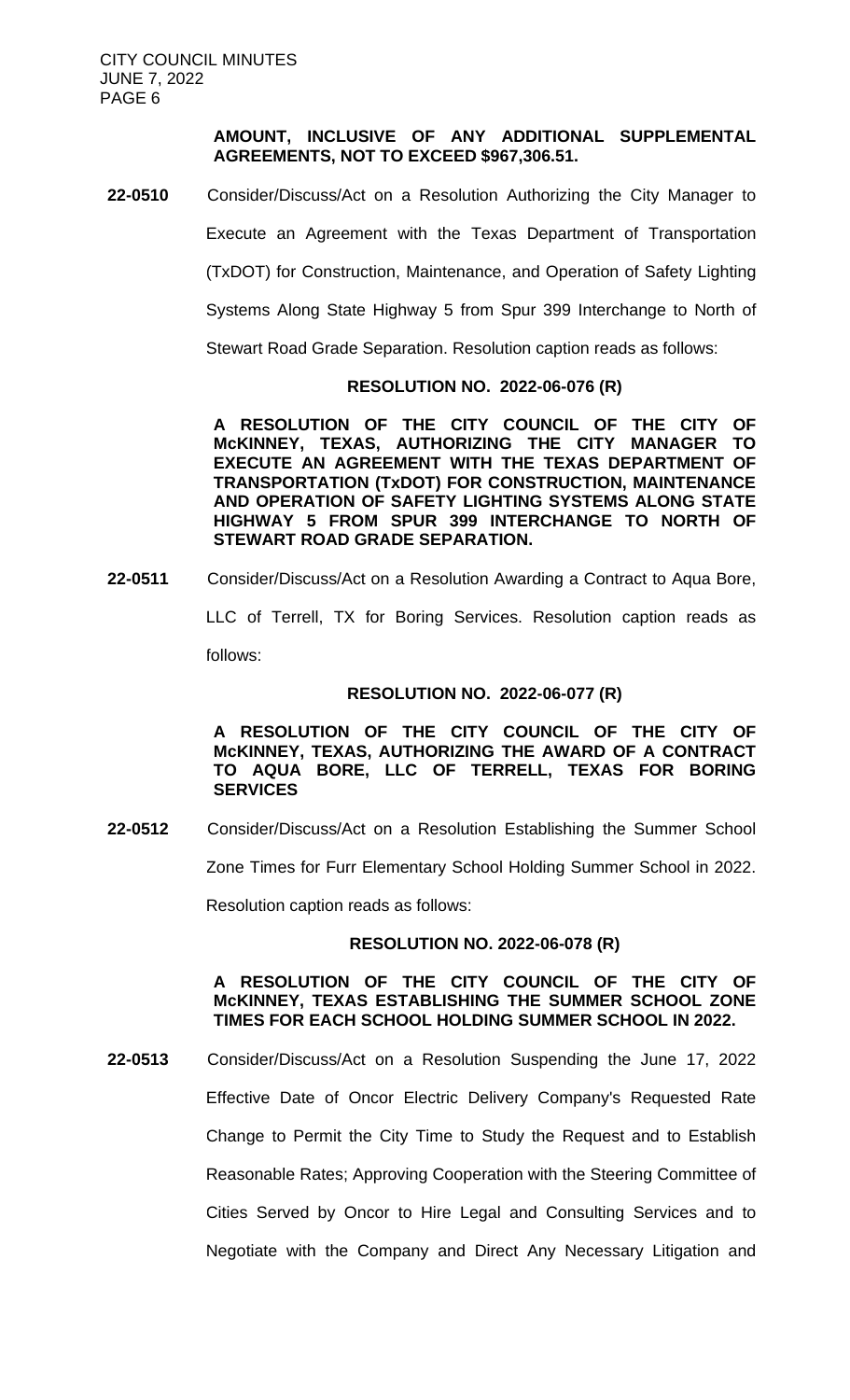Appeals; Finding that the Meeting at Which this Resolution is Passed is Open to the Public as Required by Law; Requiring Notice of this Resolution to the Company and Legal Counsel for the Steering Committee. Resolution caption reads as follows:

#### **RESOLUTION NO. 2021-06-079 (R)**

**RESOLUTION OF THE CITY OF MCKINNEY, TEXAS SUSPENDING THE JUNE 17, 2022 EFFECTIVE DATE OF ONCOR ELECTRIC DELIVERY COMPANY'S REQUESTED RATE CHANGE TO PERMIT THE CITY TIME TO STUDY THE REQUEST AND TO ESTABLISH REASONABLE RATES; APPROVING COOPERATION WITH THE STEERING COMMITTEE OF CITIES SERVED BY ONCOR TO HIRE LEGAL AND CONSULTING SERVICES AND TO NEGOTIATE WITH THE COMPANY AND DIRECT ANY NECESSARY LITIGATION AND APPEALS; FINDING THAT THE MEETING AT WHICH THIS RESOLUTION IS PASSED IS OPEN TO THE PUBLIC AS REQUIRED BY LAW; REQUIRING NOTICE OF THIS RESOLUTION TO THE COMPANY AND LEGAL COUNSEL FOR THE STEERING COMMITTEE**

Mayor Fuller called for the Plat Agenda.

**21-0211PF2** Consider/Discuss/Act on a Preliminary-Final Plat for Aster Park Addition, Located on the North Side of FM 1461 and Approximately 1 Mile East of FM 2478

Council approved the motion made by Council Member Cloutier, seconded by Council Member Feltus, to approve Staff's Recommendation of Conditional Approval on a Preliminary-Final Plat for Aster Park Addition, Located on the North Side of FM 1461 and Approximately 1 Mile East of FM 2478 with a vote of 5 - 0 - 1, Council Member Franklin abstaining.

**22-0076PF** Consider/Discuss/Act on a Preliminary-Final Plat for Riata McKinney Addition, Located in the ETJ of McKinney, Approximately 2,000 Feet West of County Road 161 and on the North Side of County Road 124

Council unanimously approved the motion by Council Member Philips, seconded by Council Member Feltus, to approve Staff's Recommendation of Disapproval on a Preliminary-Final Plat for Riata McKinney Addition, Located in the ETJ of McKinney, Approximately 2,000 Feet West of County Road 161 and on the North Side of County Road 124.

Mayor Fuller called for the Regular Agenda and Public Hearing items.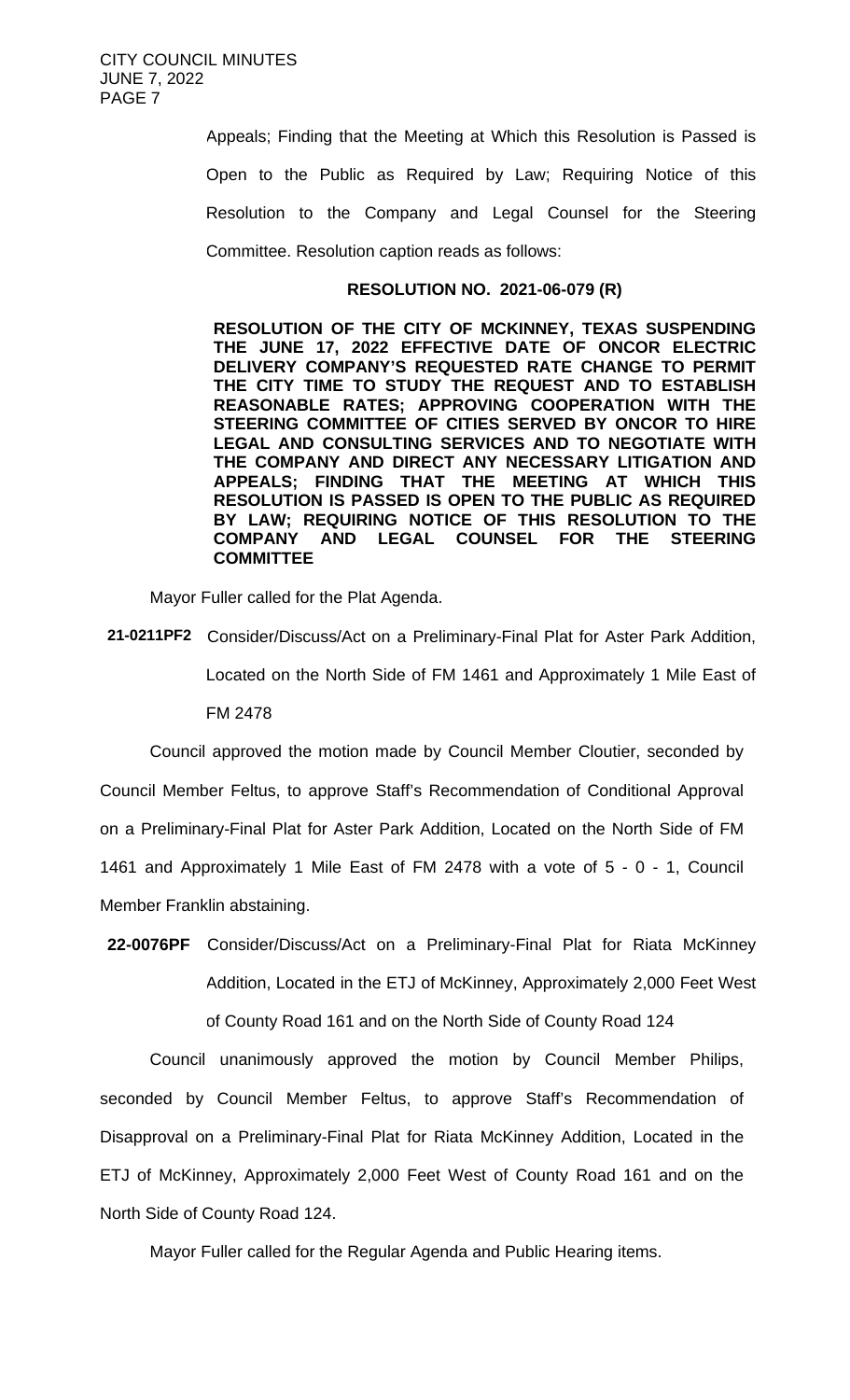**22-0514** Consider/Discuss/Act on a Resolution Renaming the Old Settler's Aquatic Center Located at 1101 E. Louisiana Street

Council unanimously approved the motion by Council Member Beller, seconded by Council Member Franklin, to approve a Resolution Renaming the Old Settler's Aquatic Center Located at 1101 E. Louisiana Street. Resolution caption reads as follows:

# **RESOLUTION NO. 2022-06-080 (R)**

# **A RESOLUTION OF THE CITY COUNCIL OF THE CITY OF McKINNEY, TEXAS, RENAMING THE OLD SETTLER'S AQUATIC CENTER LOCATED AT 1101 E. LOUISIANA STREET**

**22-0021Z3** Conduct a Public Hearing to Consider/Discuss/Act on a Request to Rezone the Subject Property from "PD" - Planned Development District to "C2" - Local Commercial District, Located on the Southeast Corner of

Virginia Parkway and Coit Road, and Accompanying Ordinance

Council unanimously approved the motion by Council Member Cloutier, seconded by Council Member Franklin, to close the public hearing and approve a Request to Rezone the Subject Property from "PD" - Planned Development District to

"C2" - Local Commercial District, Located on the Southeast Corner of Virginia Parkway

and Coit Road, and Accompanying Ordinance. Ordinance caption reads as follows:

# **ORDINANCE NO. 2022-06-059**

**AN ORDINANCE OF THE CITY COUNCIL OF THE CITY OF McKINNEY, TEXAS, AMENDING THE ZONING MAP OF THE CITY OF McKINNEY, TEXAS; SO THAT AN APPROXIMATELY 11.982 ACRE PROPERTY, LOCATED ON THE SOUTHEAST CORNER OF VIRGINIA PARKWAY AND COIT ROAD, IS REZONED FROM "PD" – PLANNED DEVELOPMENT DISTRICT TO "C2" – LOCAL COMMERCIAL DISTRICT, GENERALLY TO MODIFY THE DEVELOPMENT STANDARDS; PROVIDING FOR SEVERABILITY; PROVIDING FOR INJUNCTIVE RELIEF, PROVIDING FOR NO VESTED INTEREST; PROVIDING FOR THE PUBLICATION OF THE CAPTION OF THIS ORDINANCE; PROVIDING FOR A PENALTY FOR THE VIOLATION OF THIS ORDINANCE; AND PROVIDING FOR AN EFFECTIVE DATE HEREOF**

**22-0515** Consider/Discuss/Act on a Resolution Authorizing the Execution of Documents for the Acquisition of Sanitary Sewer and Drainage Easements and the Consideration of the Use of Eminent Domain to Condemn Property for the Construction of a Sanitary Sewer line and Drainage Facilities on a property which is Generally Located West of Bois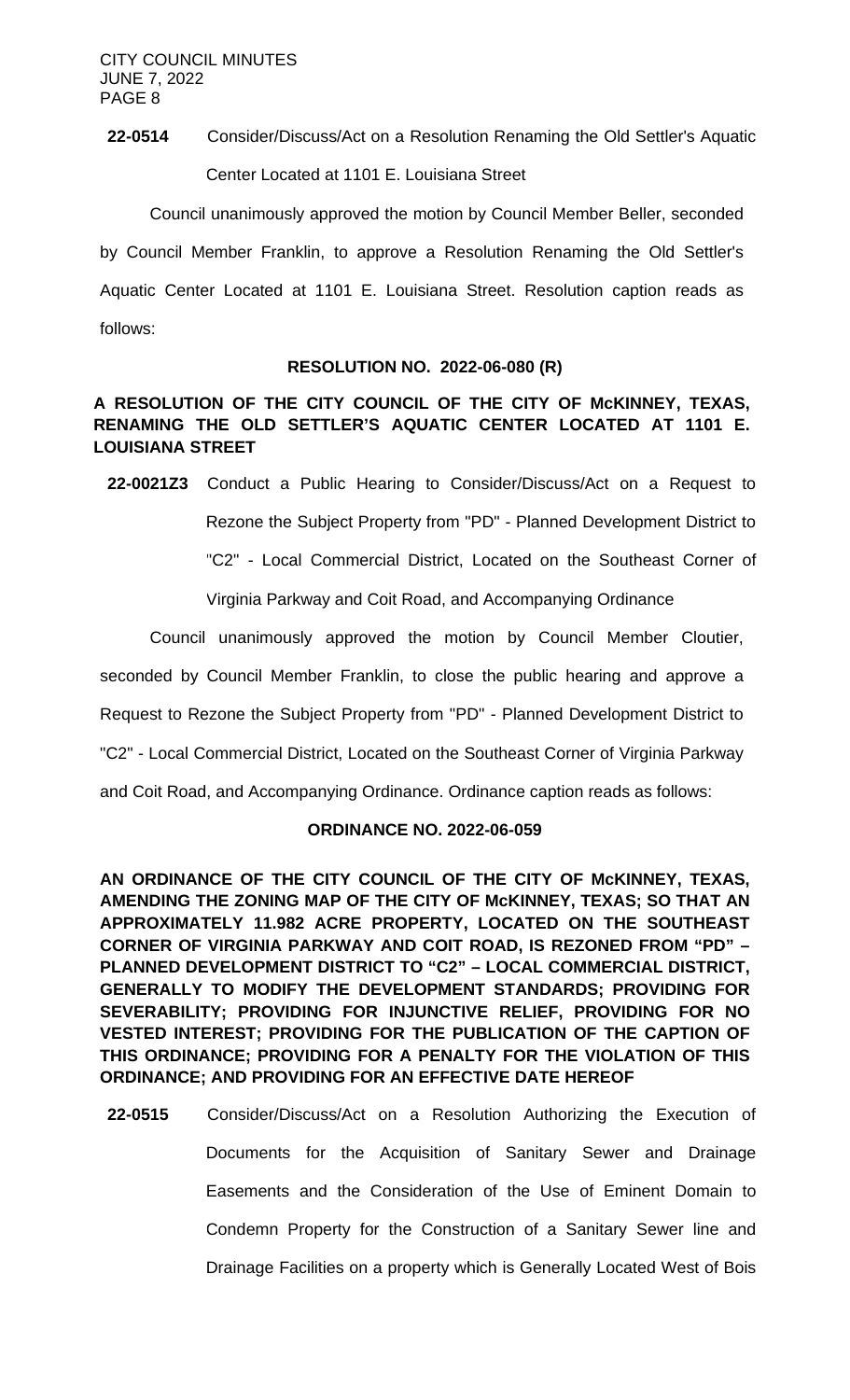# D'Arc Road and South of US 380

Council Member Philips made the following motion: "I move that we approve this item as written and authorize the use of the power of eminent domain to acquire all necessary easements from Devil Mixon, as identified as owner of record by the Collin County Appraisal District, and any other persons or entities claiming an interest to the property, generally indicated on the attached property location map, for the construction of a sanitary sewer line and associated drainage facilities."

This motion was seconded by Council Member Cloutier.

This item requires a Roll Call vote. The results are below:

Mayor Fuller – Yes

Council Member Philips – Yes

Council Member Feltus – Yes

Council Member Cloutier – Yes

Council Member Franklin – Yes

Council Member Beller – Yes

Council unanimously approved the motion by Council Member Philips, seconded by Council Member Patrick Cloutier, to approve a Resolution Authorizing the Execution of Documents for the Acquisition of Sanitary Sewer and Drainage Easements and the Consideration of the Use of Eminent Domain to Condemn Property for the Construction of a Sanitary Sewer line and Drainage Facilities on a property which is Generally Located West of Bois D'Arc Road and South of US 380. Resolution caption reads as follows:

# **RESOLUTION NO. 2022-06-081 (R)**

**A RESOLUTION OF THE CITY COUNCIL OF THE CITY OF McKINNEY, TEXAS, AUTHORIZING THE EXECUTION OF DOCUMENTS FOR THE ACQUISITION OF PROPERTY EASEMENT RIGHTS NECESSARY FOR THE CONSTRUCTION OF A SANITARY SEWER LINE AND DRAINAGE FACILITIES GENERALLY LOCATED WEST OF BOIS D'ARC ROAD AND SOUTH OF US 380; AUTHORIZING THE CITY MANAGER TO EXECUTE DOCUMENTS FOR THE ACQUISITION OF EASEMENTS; AUTHORIZING THE CITY MANAGER OF THE CITY OF McKINNEY, TEXAS, TO ESTABLISH JUST COMPENSATION FOR THE PROPERTY RIGHTS TO BE ACQUIRED; AND AUTHORIZING THE CITY MANAGER THE USE OF EMINENT DOMAIN TO CONDEMN PROPERTY AND TAKE ALL STEPS NECESSARY TO ACQUIRE THE NEEDED PROPERTY RIGHTS IN COMPLIANCE WITH ALL APPLICABLE LAWS AND RESOLUTIONS**

**22-0516** Consider/Discuss/Act on Election of Mayor Pro Tem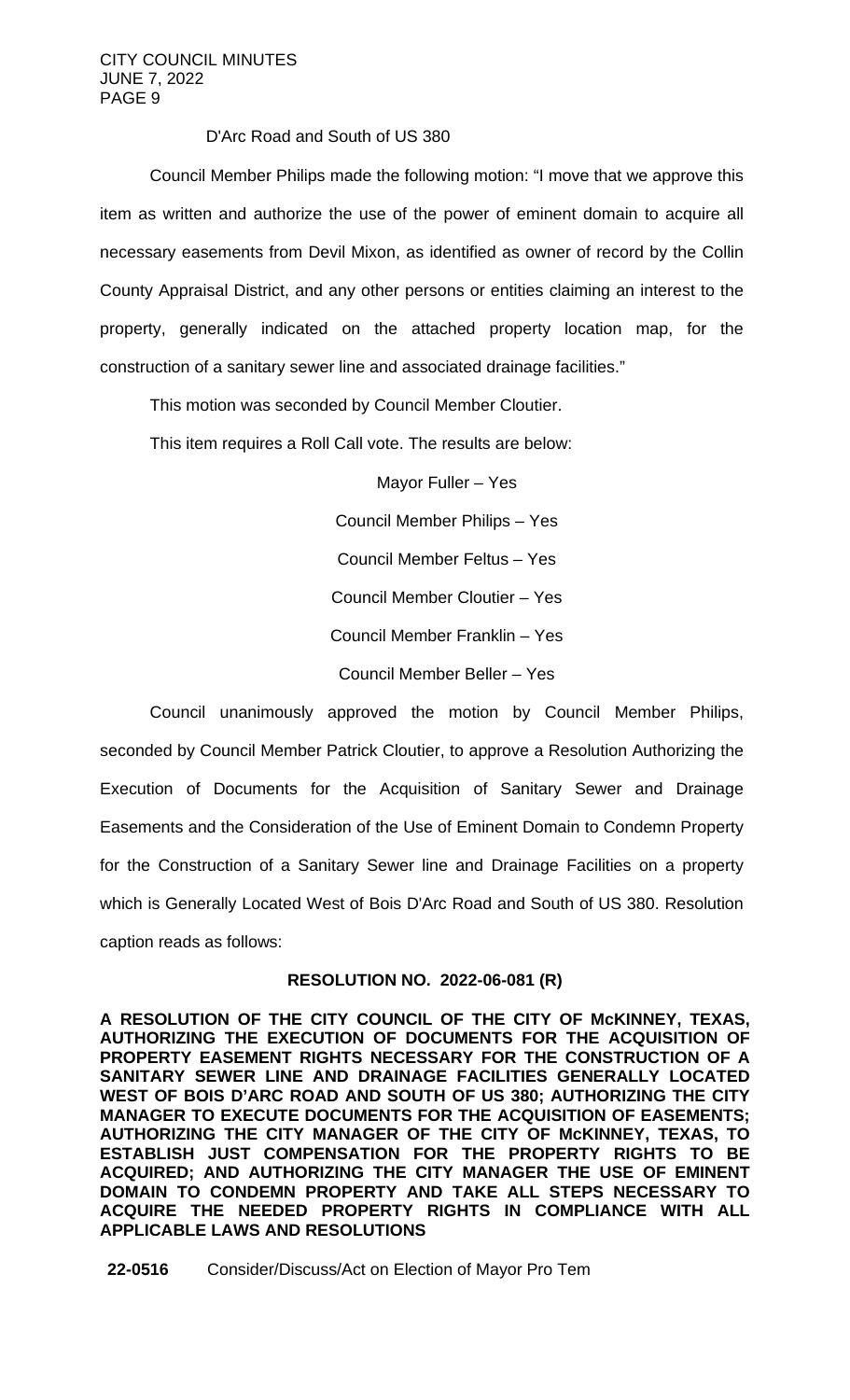CITY COUNCIL MINUTES JUNE 7, 2022 PAGE 10

Council unanimously approved the motion by Mayor Fuller, seconded by Council Member Franklin, to table the Election of Mayor Pro Tem.

This item will be on the Regular Agenda for the City Council on June 21, 2022.

Mayor Fuller called for Citizen Comments on matters not on the Agenda.

Dan Porzio, 5500 McKinney Place Dr., McKinney, TX 75070, spoke regarding Praise and questions.

Tammy Warren, 3109 Westview Dr., McKinney, TX 75070, spoke regarding unique events in town.

Dashatay Tarver, 900 Nealy, McKinney, TX 75069, spoke regarding a startup business.

A presentation submitted will be included in the appendix on these Minutes as "Appendix A – Citizen Presentation June 7, 2022".

Andrew Robbins, 6000 Clenbas Ave., Plano, TX 75029, spoke regarding a startup business.

Mayor Fuller called for Council and Manager comments.

Council Member Philips spoke regarding Juneteenth.

Council Member Feltus spoke regarding City event Taco with Cops and Dr. Bucannon's work with wounded veterans. The Council Member gave time to City Secretary Empress Drane to speak regarding the City's Juneteenth Event on June 18, 2022.

Council Member Beller spoke regarding various City events; Serve McKinney; a community BBQ; and the passing of Henry Myrick.

Council Member Cloutier spoke regarding Serenity High graduation and Jason Hernandez's purchase of a grocery store in East McKinney.

City Manager Grimes spoke regarding Juneteenth on June 18, 2022; Texas Music Revolution; Serve McKinney; MPAC & Main Street Director Amy Rosenthal; and McKinney Economic Development Corporation (MEDC) Executive Vice President (VP) of Operations Abby Liu.

Mayor Fuller spoke regarding various community events; Historic Preservation Advisory Board Member Nina Dowel-Ringley; the Benji statue; Taco with Cops; Serve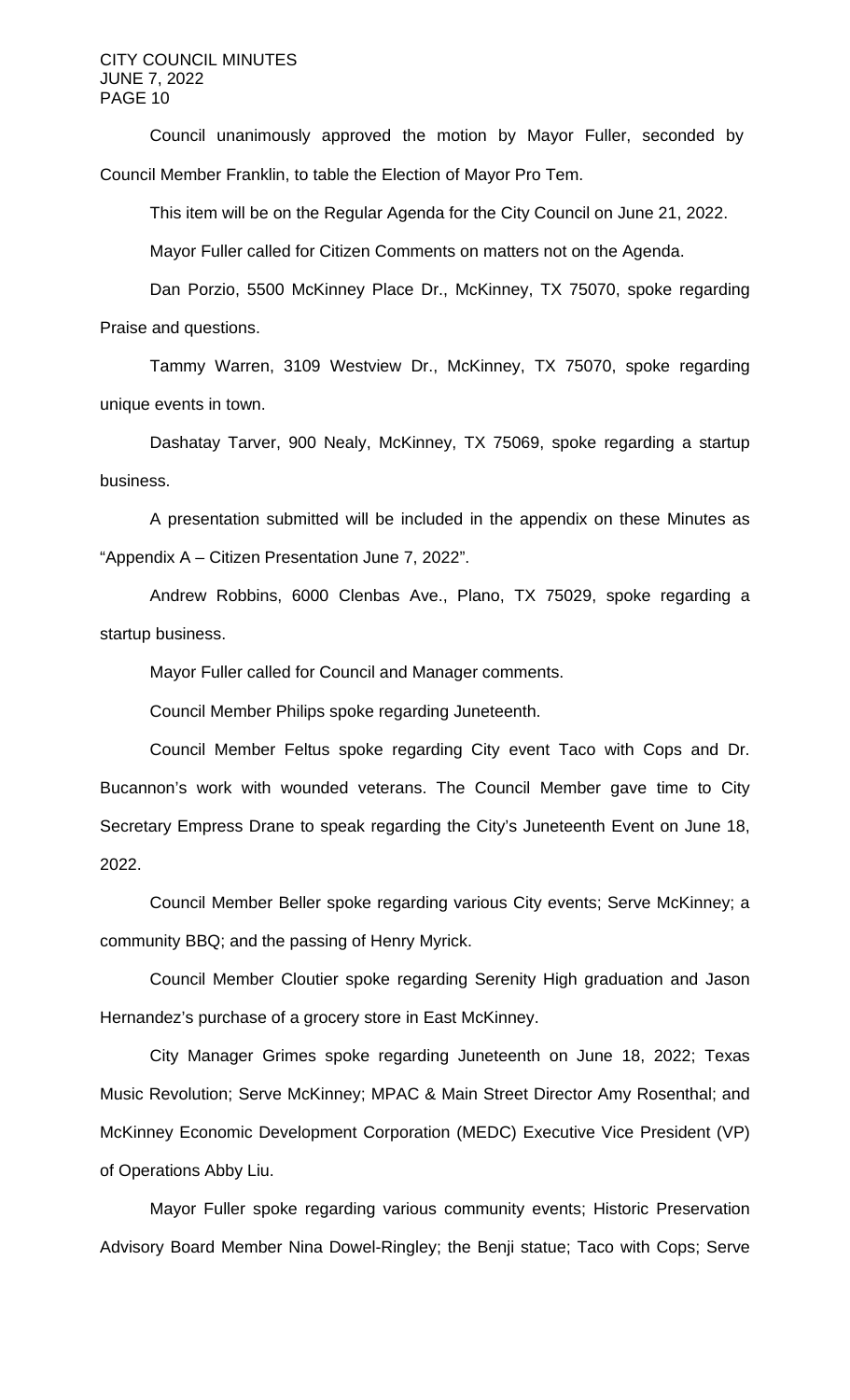CITY COUNCIL MINUTES JUNE 7, 2022 PAGE 11

McKinney; Texas Music Revolution; City Church; MEDC Executive VP of Operations Abby Liu; and MPAC & Main Street Director Amy Rosenthal.

Council unanimously approved the motion by Council Member Feltus, seconded by Council Member Cloutier, to adjourn the meeting at 7:08 p.m.

The video recording of this meeting is available online through the City of McKinney video archives.

These minutes were approved by the City Council on June 21, 2022.

SIGNED:

GEORGE C. FULLER, Mayor

ATTEST:

EMPRESS DRANE, City Secretary JOSHUA STEVENSON, Deputy City Secretary

City of McKinney, Texas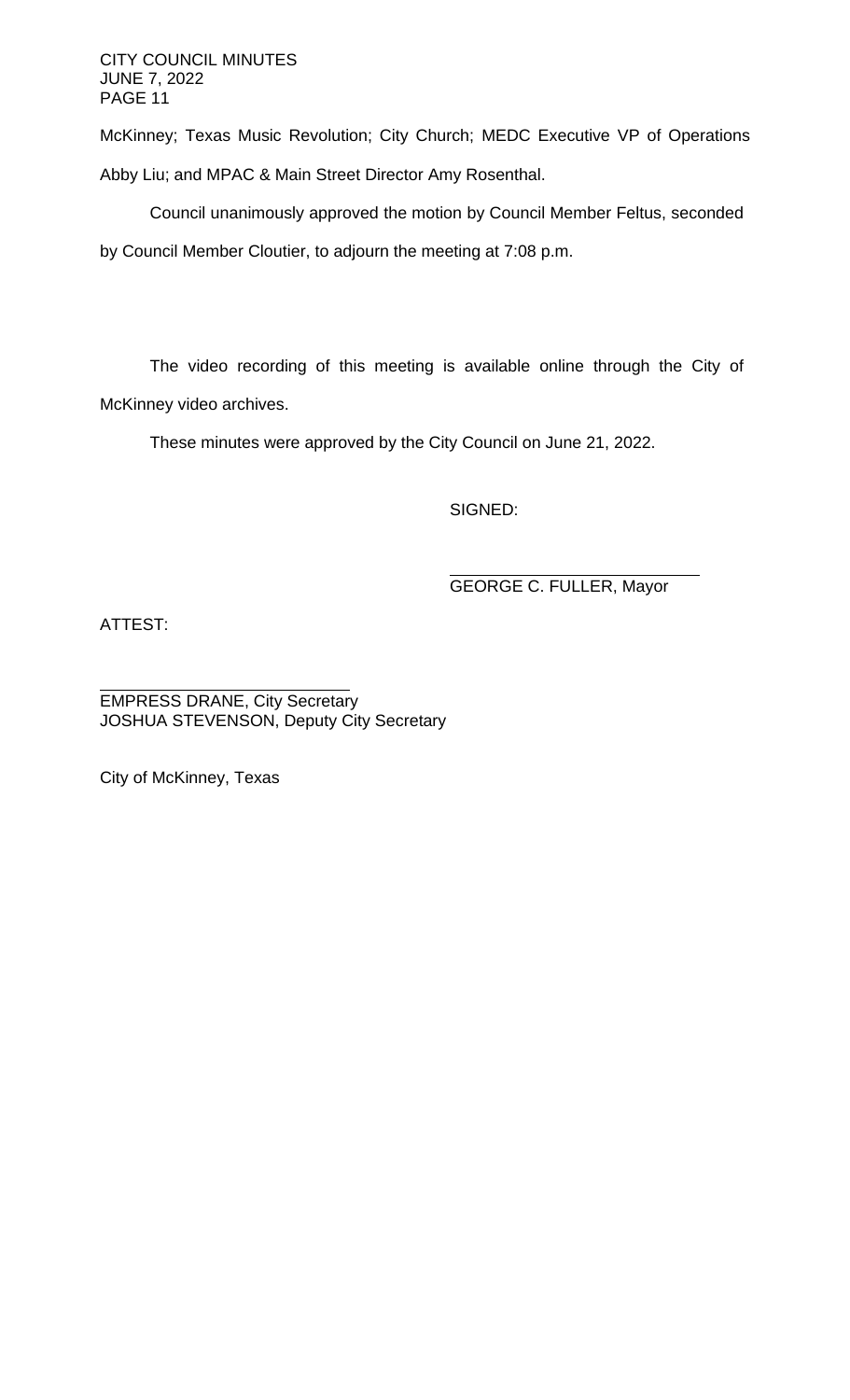PED

I am determined to showcase the City of McKinney's beautiful down town area and the upcoming new City Hall area to residents and tourists. I feel bringing an awesome bike tourism here would be an added experience like no other!

Ailyak Pedal Pub will bring a positive teambuilding experience during a friend's night out, birthday, bachelorette/bachelor party, or a corporate event. The guests will enjoy a fresh breath of air while taking in the sites and having fun. Our experienced pilot will for sure keep our guests safe while having fun!



# THE EXPERIENCE

- Each bike seats a maximum of 10 riders, 6 is the minimum tour requirement
- 6 pedaling seats, 4 non-pedaling and 1 pilot seat

• Our two-hour tours will be a uniquely fun way to experience Downtown McKinney, while stopping at the best – or favorite – local wineries, breweries, bars, and restaurants.

• Tours are BYOB and Food is also allowed and welcomed

• Tours will make time to do a minimum of 3 stops at local establishments

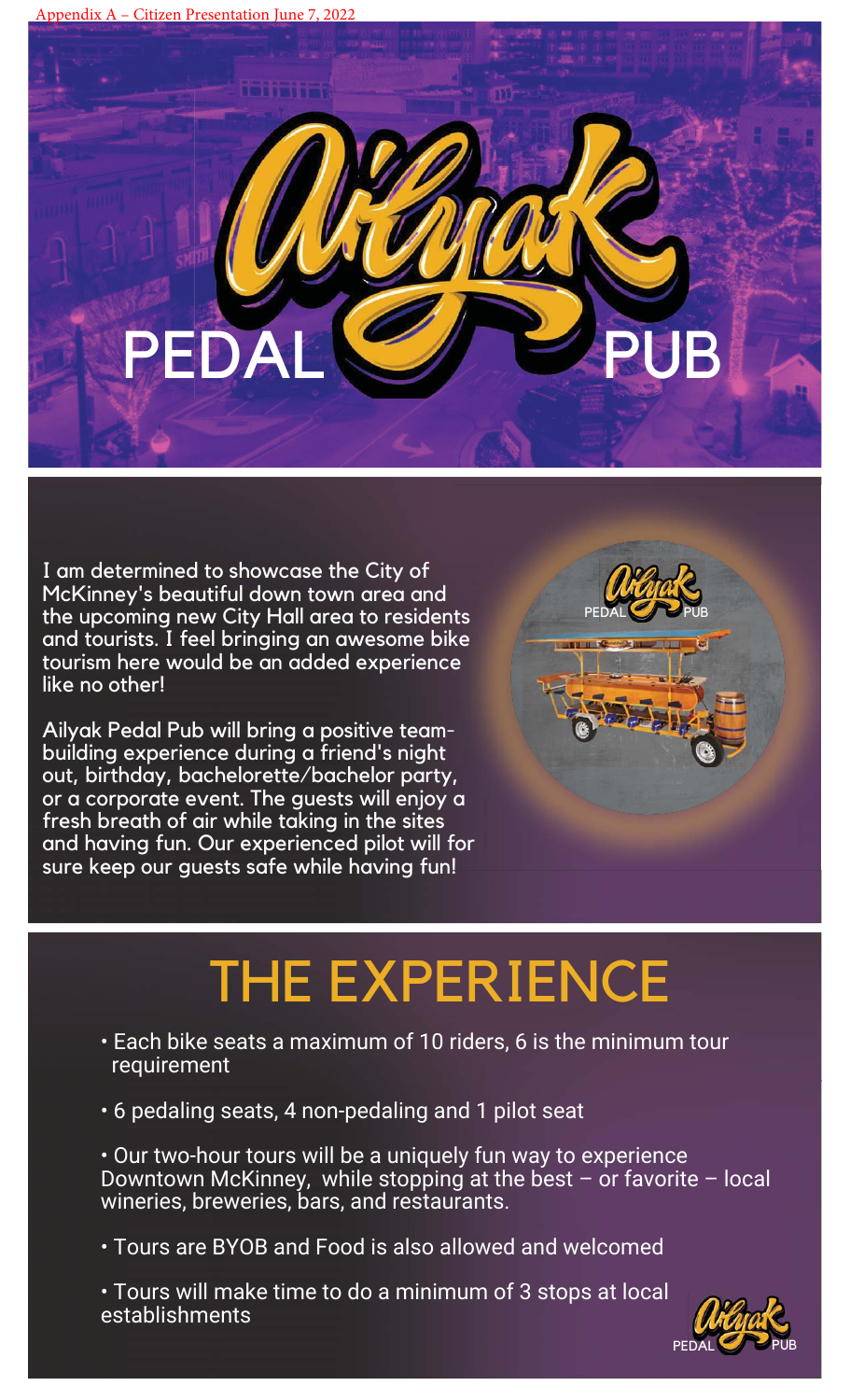# MISSION STATEMENT

Our mission is to create a fun, safe, and eco-friendly space for our riders to enjoy their social experience while touring local shops.

# CORE VALUES

- Have fun
- Be safe
- . Do the right thing



# **SAFETY**

- No commercial pedal car driver shall consume any alcoholic beverages while on duty or operate a commercial pedal car while impaired in any manner to any threshold.
- Must be a licensed driver being the age 21 or older.
- Pilots will maintain an annual certification course on safety, crowd management, and responsibility.
- Periodic maintenance practices for the bikes.
- Passengers may not stand or ride on any part of the vehicle other than their designated seating area while the vehicle is in motion and they must be seated except when loading or unloading.
- Littering from the vehicle will not be allowed.



# **BENEFITS**

- Supports local businesses in downtown area and new city hall in future
- Creates a job in our city where locals can make up to \$50 an hour as a pilot
- Tours throughout city allowing several photo opportunities for advertising the beauty and uniqueness McKinney has
- Exciting twist on tourism